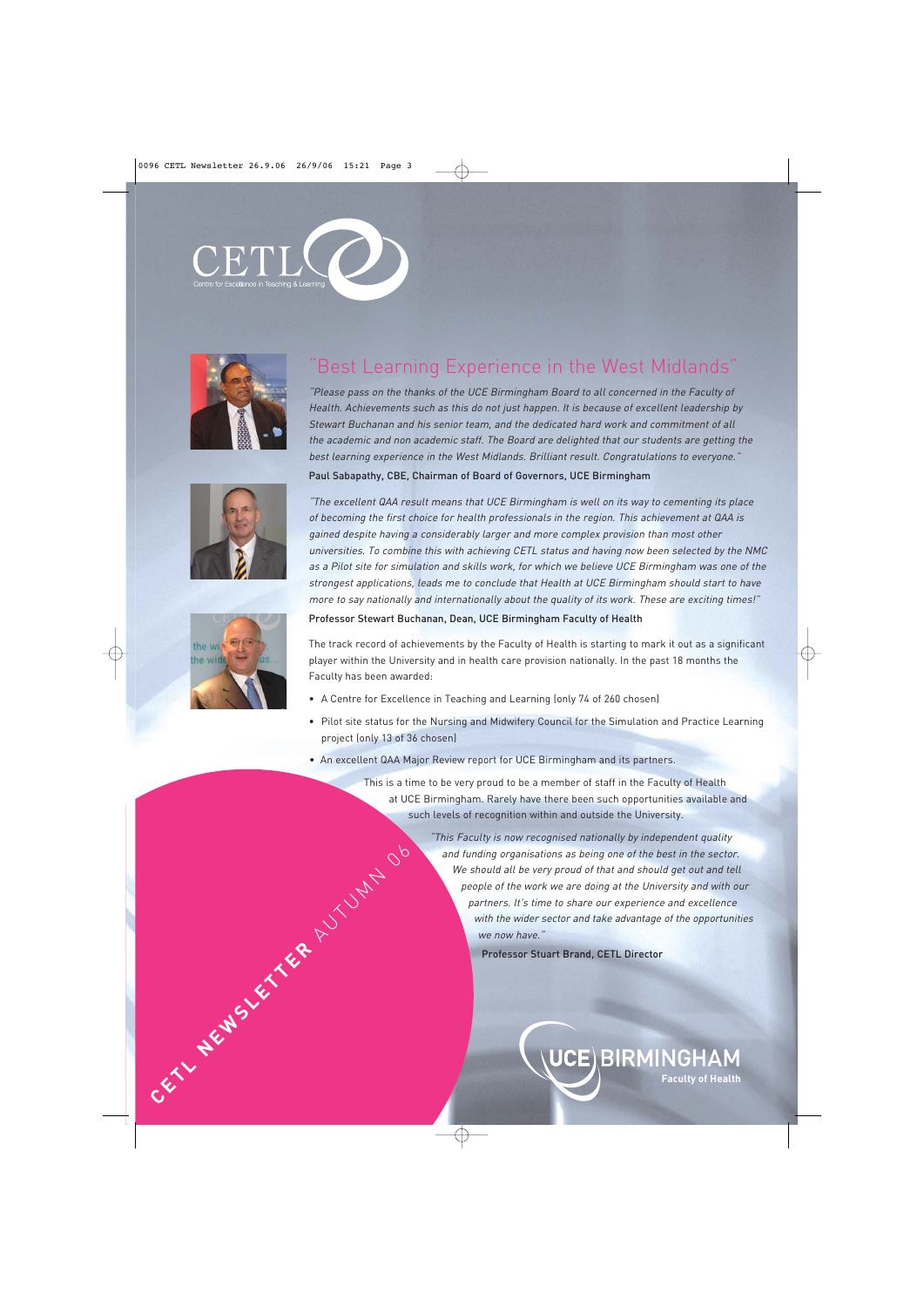### **WELCOME**

# Nursing and Midwifery Council (NMC) Simulation **Practice**

UCE Birmingham's Faculty of Health has been successfully nominated as one of thirteen national pilot sites to participate in this NMC project. The project, running from September 2006 to December 2006, will support student nurses in undertaking up to 10% of simulated learning as a replacement for clinical placement hours.

During the project phase UCE Birmingham will have over 1000 nursing students (from all four branches; adult, child, mental health and learning disabilities) participating in the project. Approximately 600 hours of simulated learning activities will take place. To enable this, the CETL will be investing up to £500,000 to create new simulation environments. This will ensure UCE Birmingham has the capability of replicating the clinical environment and promote effective student learning. Practice partners have demonstrated a real enthusiasm for the project and will be supporting the scenarios in development and implementation.

Contact: **lindsay.yardley@uce.ac.uk** 



## New Learning, Teaching and Assessment **Strategy**

Following a substantial staff consultation exercise in the spring of 2006 a number of key issues were highlighted as needing to be addressed by the Faculty in the coming years. These points were identified and used as the basis for additional consultations about the Faculty's new learning, teaching and assessment strategy. A series of six lunchtime events were held in late June and July to obtain staff opinion. A separate consultation exercise was undertaken with students which was co-ordinated through Rebecca Freeman. The next stage of this process will result in a draft strategy being presented to Academic Board. We would like to thank all those who took part and offered their valuable opinions.

Contact: **nicola.bartholomew@uce.ac.uk** 

### Totally Wireless

The CETL in collaboration with the Faculty's Teaching and Learning Support Services has embarked on a project to create a wireless environment at the Faculty's Westbourne campus to increase access to learning. UCE Birmingham Central IT Services had previously set up wireless hotspots in student areas such as the canteens and libraries last year but the CETL is going one stage further by covering all student spaces at the Westbourne campus with a wireless cloud.



In total, 26 Wireless access points will be set up in Seacole Building, Bevan House and Ravensbury House to provide seamless cover of all Learning and Teaching spaces on the Westbourne campus. This will enable students to access the UCE Birmingham network via their personal wireless devices or via university laptops which will be available for loan to all students.

The wireless cloud will be developed over the summer for use by students in the next academic year and beyond. A similar exercise at Perry Barr is being undertaken by the University's IT services to ensure total coverage for Faculty staff and students at that campus.

Contact: **steve.faulkner@uce.ac.uk**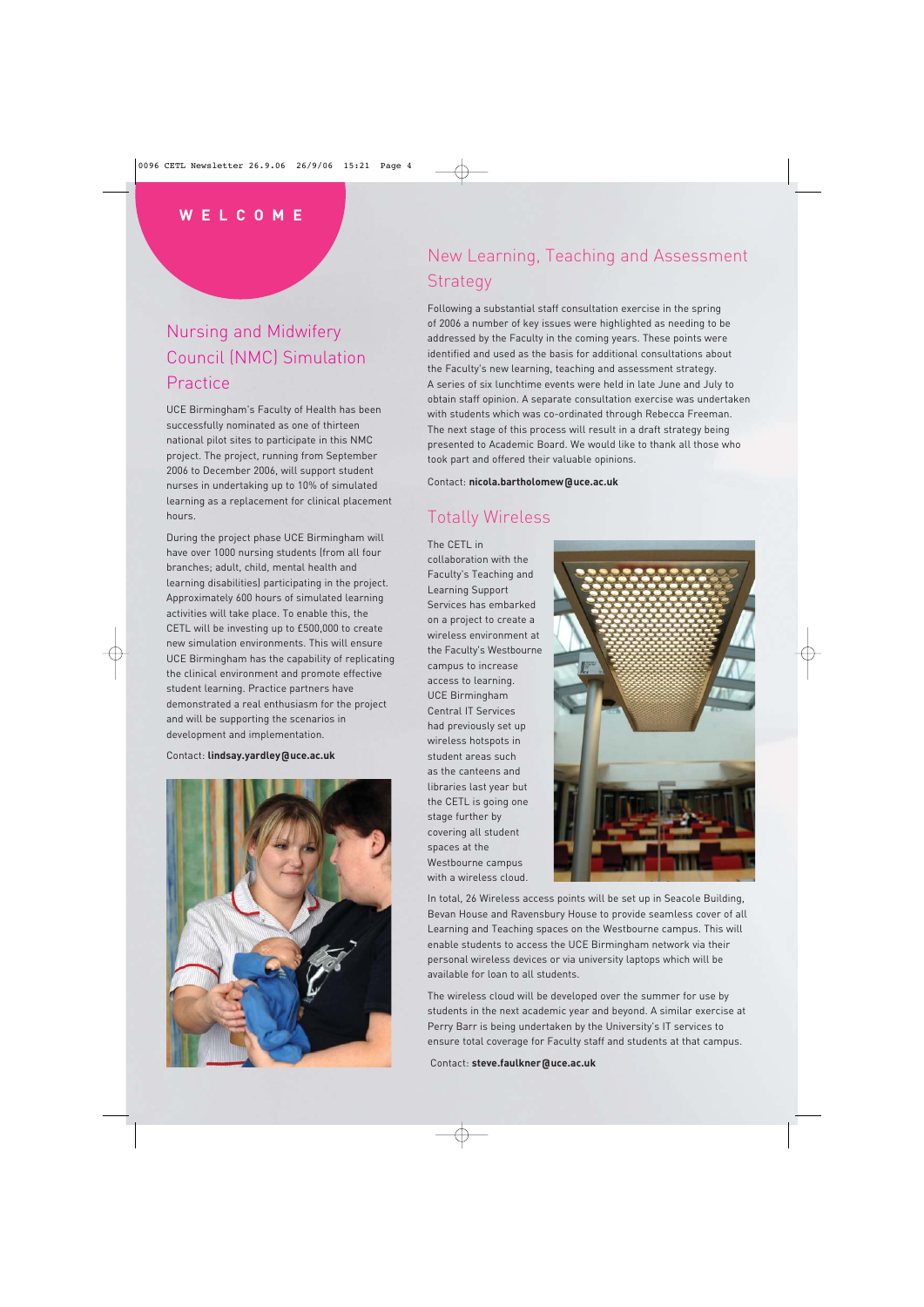## Learning Technologists in Health

The Faculty has just appointed Janine Stephenson and Timothy Marquis as full time Learning Technologists based within the Learning Partnerships Development Unit, Room 457 Seacole Building, Westbourne Campus.

Janine's background is as a freelance interactive Flash animator/web designer and is a graduate of BIAD, welcome back to UCE Birmingham Janine! Prior to this appointment, Tim worked within the Educational Technology Team at Birmingham University as a multimedia designer and 3D modeller.

Both are academic members of staff on permanent contracts and will form part of the Learning Technology Group within LPDU and will be managed by Nigel Wynne, Senior Academic, LPDU. They bring to the Faculty an enhanced capacity to develop a whole range of custom designed, highly interactive multimedia learning objects (relatively small learning resources) that can be applied by staff within a wide variety of settings. They will also create a repository of existing Learning Objects in order to help staff source pre-developed health and social care related resources.

### **How might you get Learning Technology Support for a Project?**

We've already had lots of interest from staff regarding Janine and Tim's skills and taken at face value this represents a significant body of work. Please feel free to discuss any ideas that you may have with either Nigel, Tim or Janine (details below), and if you still think these are "doable" you may want to submit a Learning and Teaching Project Proposal. More information on how such proposals will be judged will be provided in the short term.

It is anticipated that information about all current Learning Technology projects, stages of development and the names of the development team will be available for all to see, probably within a MOODLE site, in the near future.

#### Contact:

**Nigel Wynne - 0121 331 7172 / nigel.wynne@uce.ac.uk Janine Stephenson - 0121 331 6127 / janine.stephenson@uce.ac.uk Timothy Marquis - 0121 331 6127 / timothy.marquis@uce.ac.uk**

#### **Work Produced or Sourced by the Learning Technology Group**





**Urinalysis** 









#### **Modelled Devices Modelled Environments**





Physiology and Anatomy Produced by the SONIC project<sup>®</sup> University of Central Lancashire 2001-2004



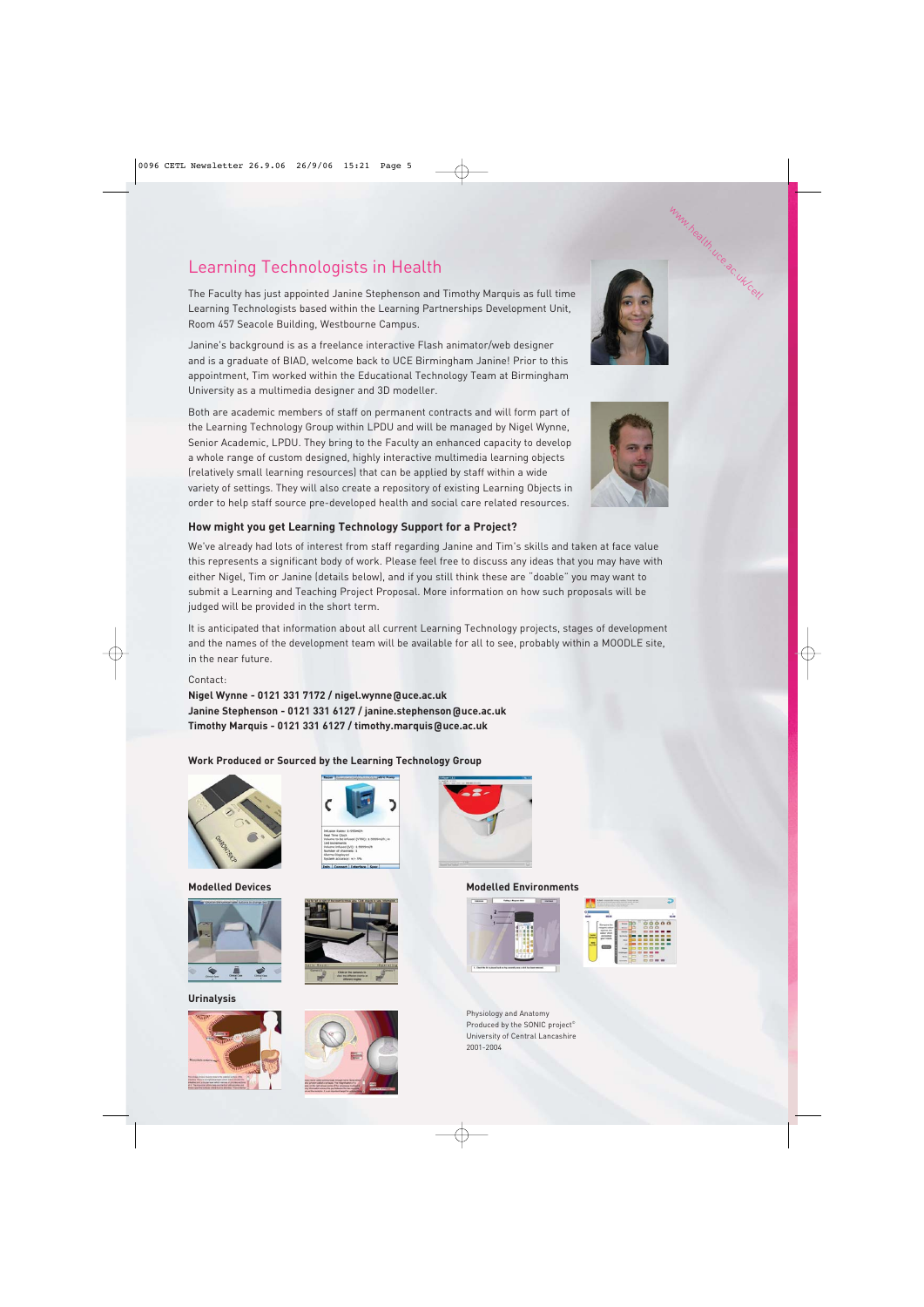# National Student Network for CETLs

The aim of the network is primarily to provide a forum for discussion, debate and advice for students and student coordinators working within CETLs. The Higher Education Academy (HEA) will provide students with space on the main HEA website to create a page for each CETL providing an overview of student-related activities.

These pages are intended to provide basic information for CETLs who currently have no students working with them but wish to change that, or CETLs who simply want an idea of student-related affairs within other CETLs.

The project is being led by UCE Birmingham's CETL student appointment, Rebecca Freeman. The network will be given a formal footing and all CETL student or student representatives will attend a national student network meeting on Thursday 24th August.

Contact **rebecca.freeman@uce.ac.uk** 

### Student Ambassadors Take Off

In January 2006 Mohammed Rahim was appointed (through CETL and SHA funding) as Diversity Projects Co-ordinator (based within the Personal Development Centre), to lead the Faculty's new Student Ambassadors Scheme. This project aims to use students to work within Birmingham's diverse community to encourage interest in health service



**CETL NEWSLETTER** AUTUMN 06

careers in ways that are culturally appropriate to a BME audience.

A selection process was held for students wishing to become part of the scheme. The standard of applicant was very high and those selected attended a two day residential to be trained before they could work in the community. The attendees at one of these sessions are pictured in the attached photo.

The students were from a variety of courses: Nursing, Health Studies, Midwifery, Social Work, and Speech and Language. Only one male applicant was appointed and the students came from a variety of year groups. The ambassadors are now engaged in attending events throughout Birmingham Schools, The Lord Mayor's Show and various open days. Initial feedback has been very positive and further evaluation will be undertaken.

Contact: **mohammed.rahim@uce.ac.uk**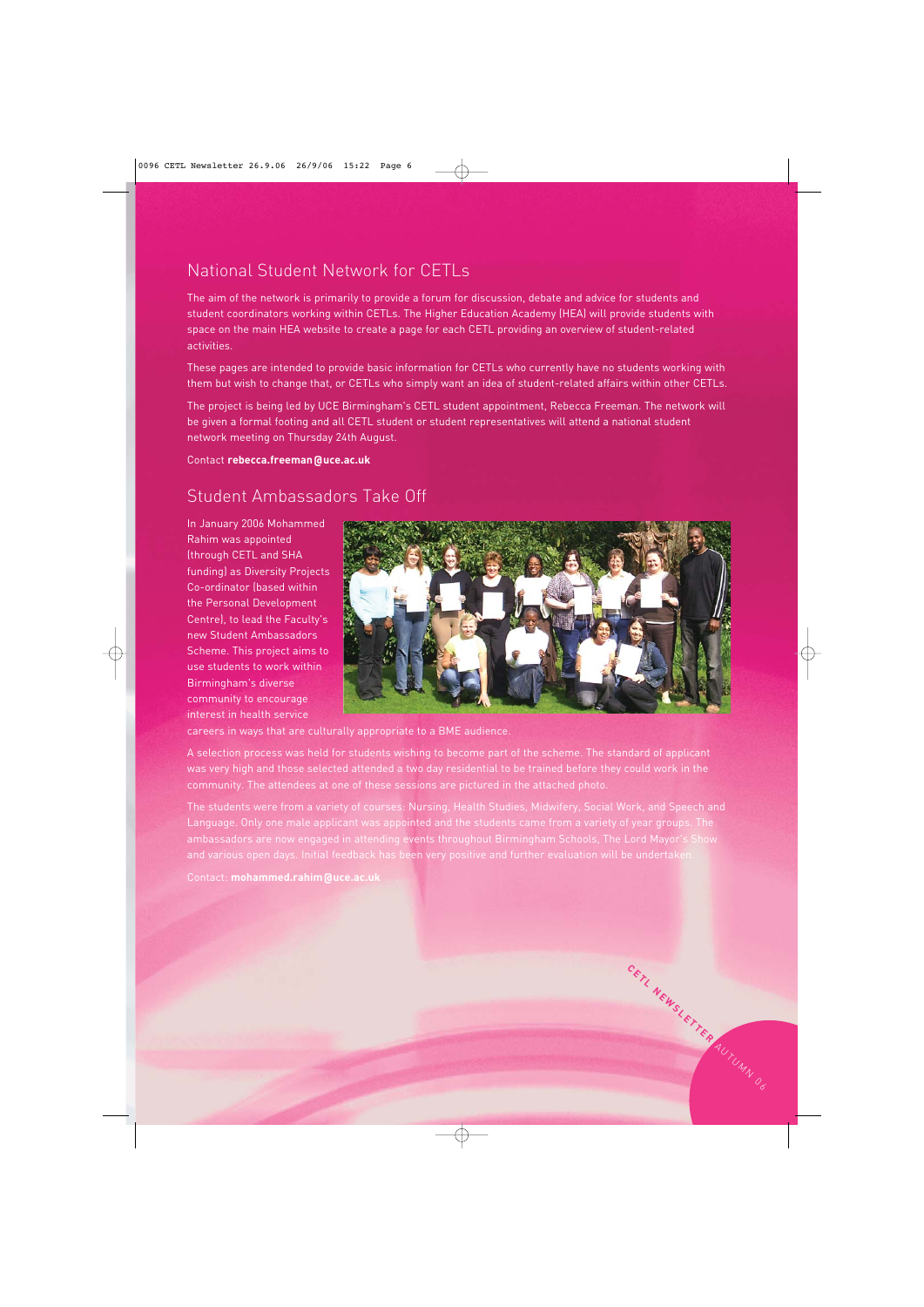### Service User and Carers Initiative Expands

The Faculty supports a considerable amount of good practice and development in service user involvement, led by colleagues in Mental Health, Social Work and Learning Disability. In September 2005, a new group of faculty colleagues met, under the CETL umbrella, to share their common interests in service user and carer involvement. This group still seeks additional membership to ensure full cross faculty representation and has begun to recruit service user and carer colleagues.

The overarching aim of the group is supporting the faculty commitment to engaging service users and carers in all aspects of learning and teaching. The group plans to address some of the key challenges and barriers to inclusion:

- To adopt a pan-disability and life course approach;
- To attempt to represent service users and carers as distinct stakeholder groups;
- To work alongside individuals as well as organisations representing service user and carers.

The group wants to become a focus for sharing existing good practice, as well as the innovation, evaluation and dissemination of new and ongoing work. The pursuit of realistic and meaningful integration to enhance student learning is the key to success in these areas.

This development work is not only concerned with clients with long term conditions or disabilities, but also with short term and acute interventions. In the high quality service delivery expected of our graduates, even the briefest client interaction needs to be underpinned by knowledge and understanding of the needs and rights of service users and carers.

To date, the group has agreed terms of reference, devised an organisational structure that will ensure sustainability post CETL and begun to network with a range of service user individuals and organisations, such as the Department of Work and Pensions, CSIP (Care Standards Improvement Partnership and SCIE (Social Care Institute of Excellence). Service user and carer colleagues and Patient and Public Involvement leads from partner trusts BCH and UHB are vital members of the group.

The group now wishes to recruit faculty, service user and carer colleagues to join a number of working groups and to help devise an action plan for the next 12 months.

CETL wants to draw existing good practice together and will fund continuing development over the next four years. If you have an example of good practice, we'd like you to share it: CETL can help you build and disseminate your work. If you have an idea for integrating service users and carers in learning and teaching, CETL can help you realise it.

We already have a number of collaborative projects waiting to be commissioned: for example:

- To explore the need for a West Midlands parent carer council
- To develop an electronic induction, resource and training pack
- To develop accessible training and curricula for carers wishing to enter employment and/ or study
- To develop a Service User and Carer Centre on campus

The next meeting is on Tuesday 12th September at 2 pm in 130 Bevan House. Meetings are open to all; the agenda for the next meeting, notes of previous meetings, terms of reference and progress reports are all available to view via the CETL website.

For more information, please see the CETL website **www.health.uce.ac.uk/cetl**  or contact **robin.gutteridge@uce.ac.uk**